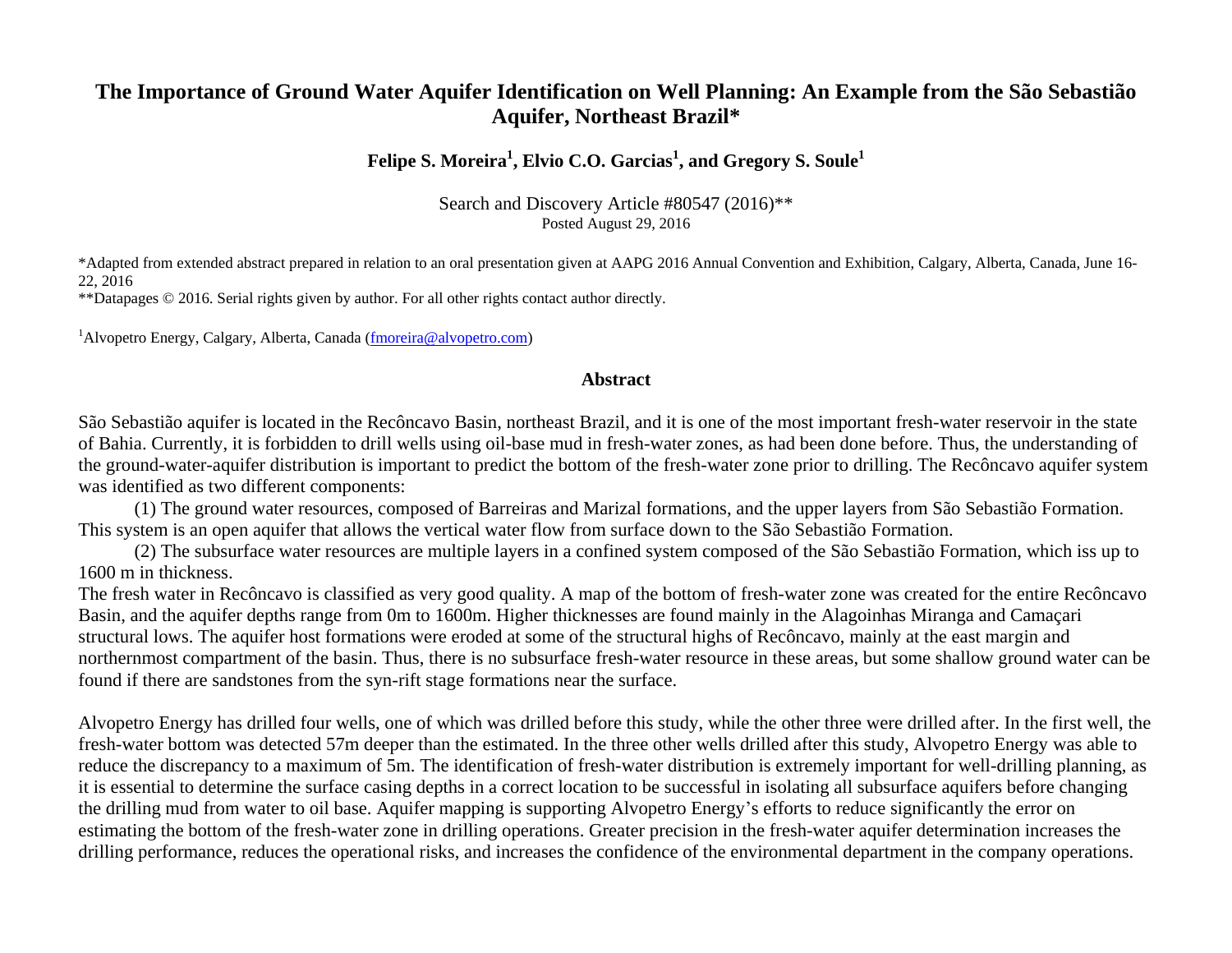#### **Introduction**

The São Sebastião aquifer is located in the Recôncavo Basin, northeast Brazil [\(Figure 1\)](#page-4-0), and it is one of the most important fresh-water reservoirs in the state of Bahia. Responsible drilling practices, along with the environmental department of the state (INEMA), focus on the preservation of fresh-water resources. Currently it is forbidden to drill wells using oil-based mud in fresh-water zones, as had been done before. The fresh-water zone must be drilled using water-based mud, the surface hole cased and cemented, and then casing and cement integrity tests performed before oil-based mud, which is required for deeper hole-stability issues, may be used. The understanding of the ground-water aquifer distribution is fundamentally important to protecting the fresh-water resources by accurately predicting the base of the fresh-water zone prior to drilling, thus avoiding operational issues, environmental damage, and penalties.

Another environmental concern in Brazil is the unconventional hydraulic fracture stimulation, which is under intensive study by the environmental department, where one of their main concerns is to protect fresh groundwater from contamination caused by these activities.

The Recôncavo fresh-water aquifer system is divided into two different components; the ground water and the subsurface aquifer systems. (1) The ground-water resources are composed of the Barreiras and Marizal formations (post-rift deposits with maximum thicknesses of 60m and 240m, respectively), combined with the upper layers of the late-rift São Sebastião Formation [\(Figure 2\)](#page-5-0). This system is an open aquifer that allows vertical water flow from the surface down to the upper layers of the São Sebastião Formation. (2) The subsurface water resources are multiple layers in a confined system within the São Sebastião Formation, which is up to 1600 m thick in the central part of the basin. The subsurface water system in the Recôncavo Basin is also classified as very good quality; however, the salinity variation in the deepest parts of the aquifer is not well known.

### **Objectives**

The main objective of this study is to map the distribution of the fresh-water resources in the Recôncavo Basin, to identify and predict the bottom of the fresh-water zone in support of protecting the fresh-water resources. Accurate prediction of the depth that the surface casing must be set is key to avoiding extra cost. Failure causes several operational issues associated with drilling the surface hole deeper or shallower than the top of the Pojuca Formation. Certifying that all fresh-water zones are isolated and protected before using oil-base mud and avoiding significant exposure of the Pojuca Formation to water-based mud are key objectives in drilling operations. This study will also support the environmental licensing for hydraulic fracture stimulations.

#### **Procedures**

To perform the study wireline log data from 330 wells were used, distributed all over the Recôncavo Basin. The selected wells all had resistivity curves over the base of the São Sebastião Formation to identify the base of the fresh water. In this basin, the base of the fresh water is identified by an abrupt decrease of the resistivity curve, usually due to the change from São Sebastião Formation fresh water to the salty water from Pojuca Formation (rift deposits) [\(Figure 3\)](#page-6-0).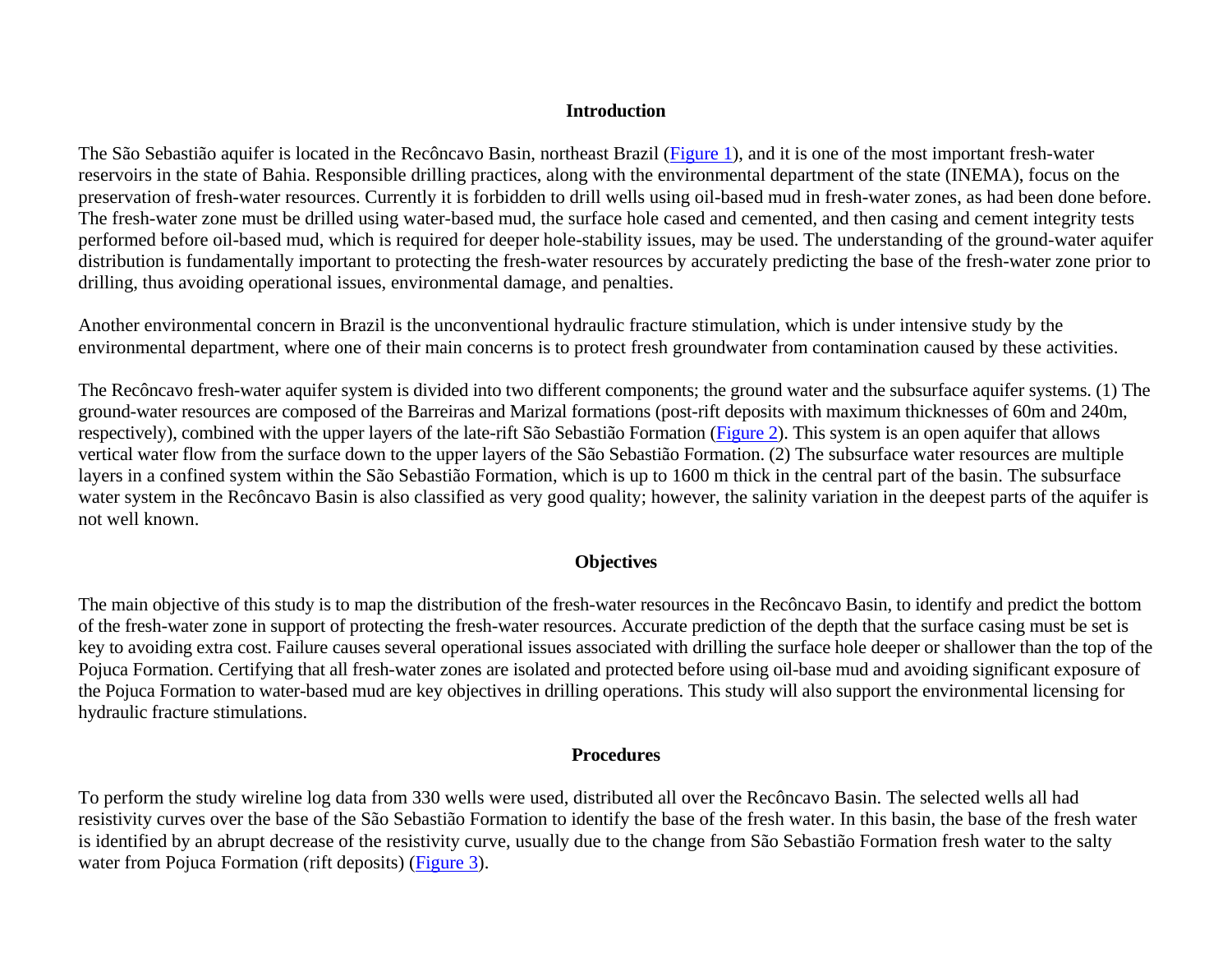Usually, the base of the São Sebastião Formation matches the base of the fresh-water aquifer, but not for all the wells. In some wells, the fresh water changes to salty water within the São Sebastião Formation and generates confusion when picking the top of the Pojuca Formation. For the purposes of this mapping project, the base of the fresh-water zone was used, independent of whether or not it coincides with the formation boundary. Once the well data were interpreted, the map was gridded using IHS Petra software using Highly Connected Features as interpolation method.

#### **Results**

A map of the bottom of fresh-water zone was created for the entire Recôncavo Basin. The aquifer depths range from 0 to 1500m [\(Figure 4\)](#page-7-0). Higher thicknesses are found mainly in the Alagoinhas, Miranga, and Camaçari structural lows [\(Figure 1\(b\)\)](#page-4-0). In these lows, the higher subsidence rates during the late-rift stage have allowed the deposition and preservation of a thicker São Sebastião Formation, which has an average thickness of 1000m. The aquifer host formations were eroded off some of the structural highs of the Recôncavo Basin, mainly on the east margin and the northernmost compartment of the basin. As a result, there is no large subsurface fresh-water resource in these areas, but some shallow ground water can sometimes be found if there are sandstones from the syn-rift stage formations near the surface. These sands with original salty formation waters became flushed with fresh-surface waters; however, the water quality of such ground-water resources is not as good.

Alvopetro Energy has drilled four wells over the last 2 years, one of which was drilled before this study, while the other three were drilled after. In the first well, the fresh-water bottom was detected 57m deeper than the estimated depth. In the three other wells drilled after this study, Alvopetro Energy was able to reduce the discrepancy to a maximum of 5m.

#### **Conclusions**

The preservation of the ground fresh-water resources is part of Alvopetro's mandate as a responsible operator. The identification of fresh-water distribution is extremely important for well planning, as it is essential to determine the surface casing depths correctly at a location to be successful in isolating all the ground water and subsurface aquifers before changing the drilling mud from water- to oil-base. Drilling the surface hole much deeper than the base of the fresh-water zone is not a good alternative because the water-base mud reacts with the Pojuca Formation shales causing drilling issues, such as stuck pipe.

Aquifer mapping is supporting Alvopetro Energy´s efforts significantly to reduce the estimation error of the base of the fresh-water zone for drilling operations. Greater precision on the fresh-water aquifer determination increases the drilling performance, increases the confidence in drilling programs, reduces the operational risks due to the reactive Pojuca Formation shales, and increases the confidence of the environmental department in the company operations.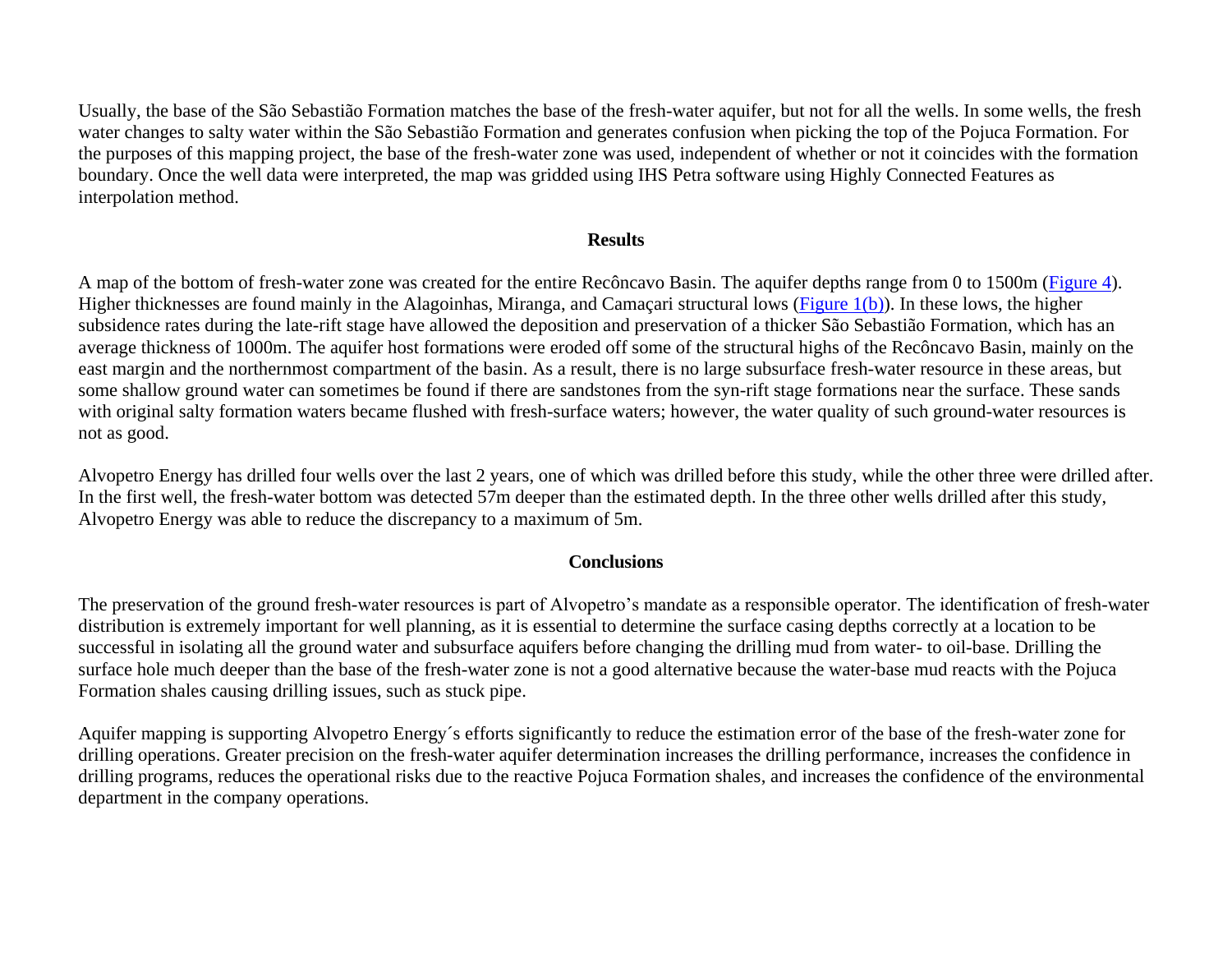#### **Acknowledgements**

To Alvopetro Energy, for the permission to use the well database and to present the results.

## **Selected References**

CPRM – Serviço Geológico do Brasil, 2014, Mapa Hidrogeológico do Brasil ao milionésimo, folha Aracaju (SC.24). Website accessed August 15, 2016, [http://www.cprm.gov.br/publique/media/mapa\\_se.pdf.](http://www.cprm.gov.br/publique/media/mapa_se.pdf)

CPRM – Serviço Geológico do Brasil, 2014, Mapa Hidrogeológico do Brasil ao milionésimo, folha Salvador (SD.24). Website accessed August 15, 2015, [http://www.cprm.gov.br/publique/media/mapa\\_sa.pdf.](http://www.cprm.gov.br/publique/media/mapa_sa.pdf)

Leão, M.R.C., 2003, Aspectos da circulação da agua no aquífero São Sebastião. Dissertação de Mestrado (Pós-graduação em Geofísica) Universidade Federal da Bahia.

Milhomem, P.S., E.J. De Maman, F.M. Oliveira, M.M.S. Carvalho, and W. Souza-Lima, 2003, Bacias sedimentares brasileiras – Bacia do Recôncavo. Phoenix, no. 51, p.1-6.

Silva, O.B., J.M. Caixeta, P.S. Milhomem, and M.D. Kosin, 2007, Bacia do Recôncavo. Boletim de Geociências da Petrobras. v. 51, p. 423- 431.

Vaqueiro, R.L.C.. 2006, Avaliação do potencial de contaminação de aquíferos porosos a partir da perfuração de poços de petróleo utilizando fluido n-parafina.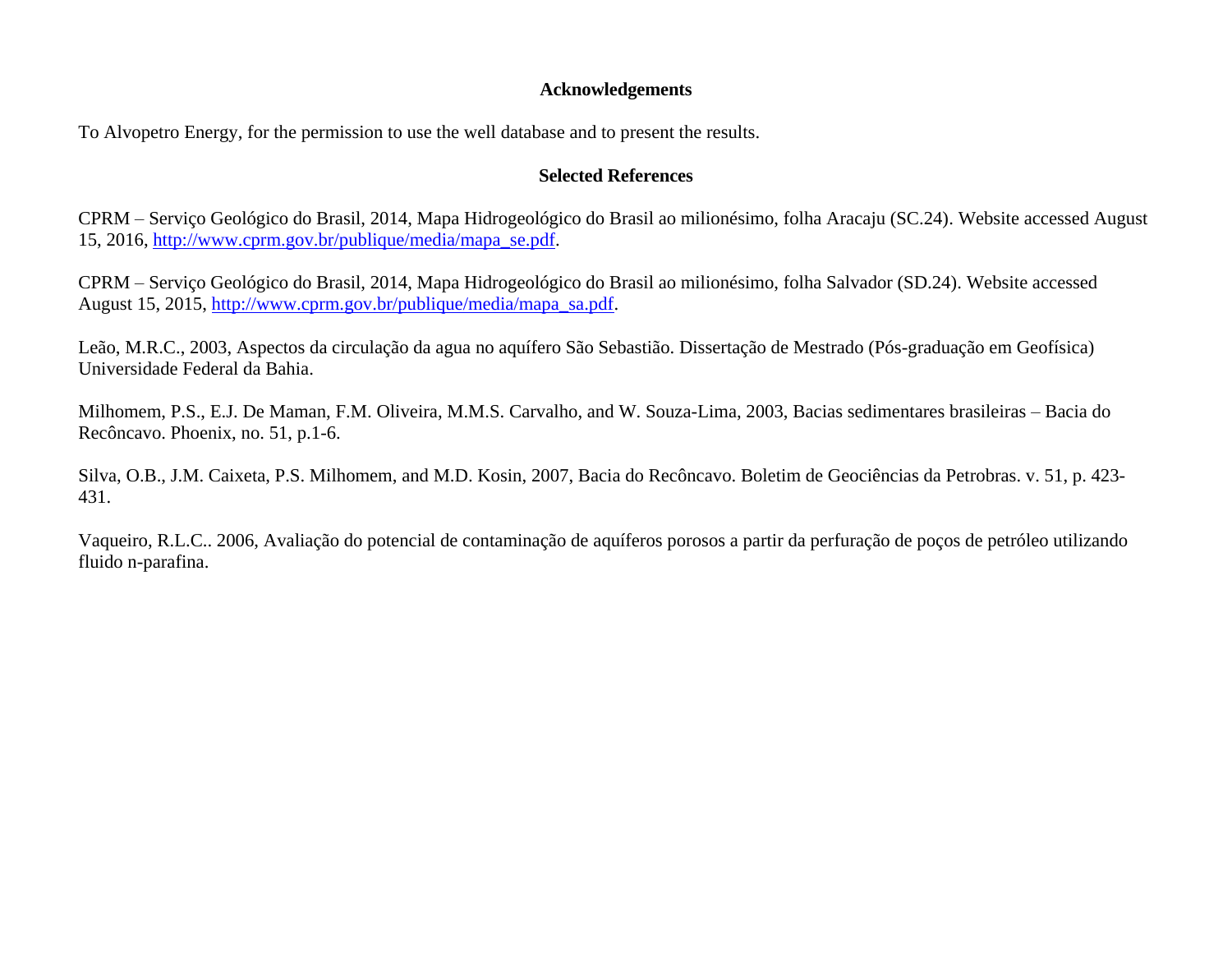<span id="page-4-0"></span>

Figure 1. (a) Location of Recôncavo-Tucano-Jatobá intracontinental rift system in northeast Brazil. (b) Main pre-rift rift level structures of the Recôncavo Basin. Structures modified from Milhomem et al. (2003).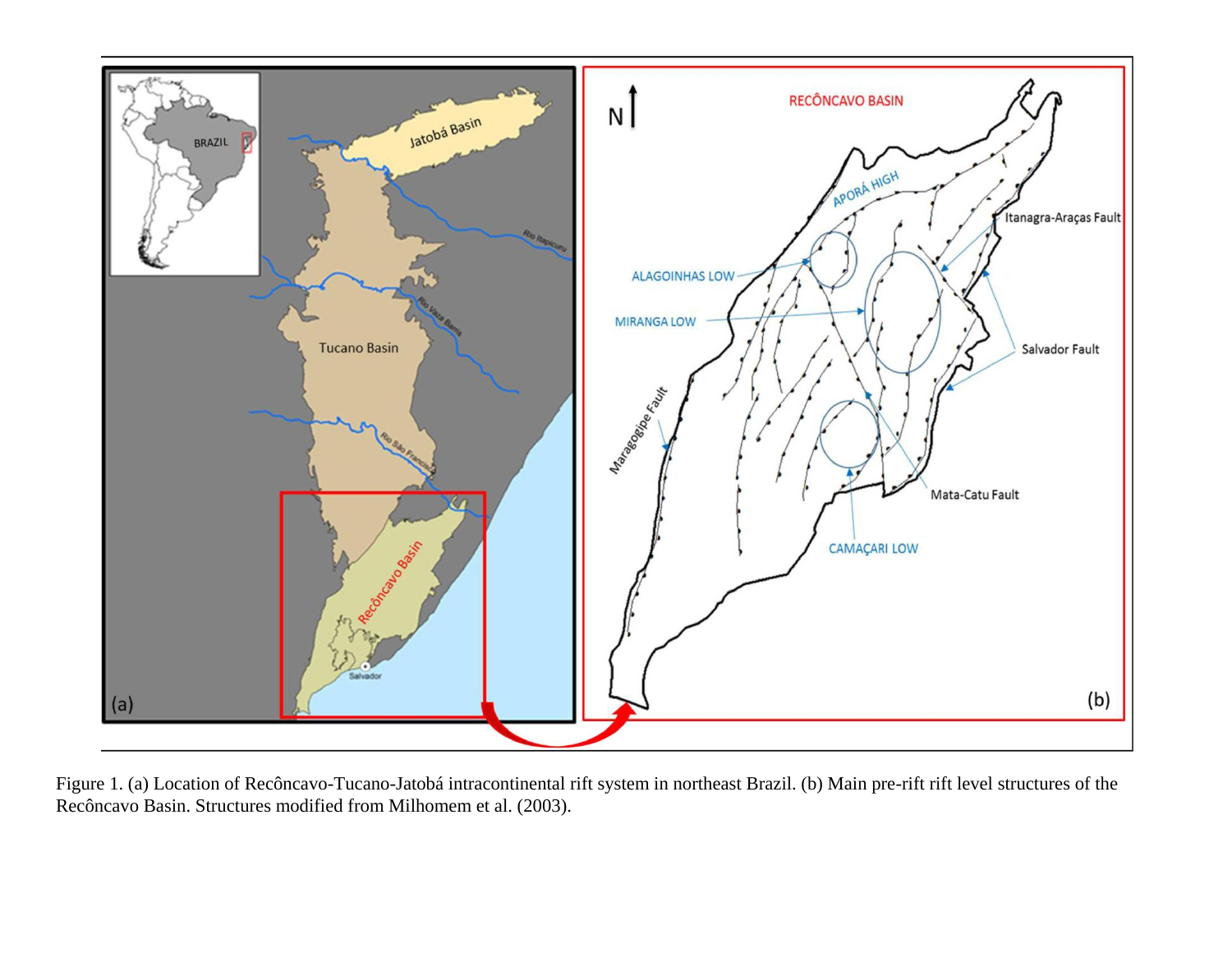<span id="page-5-0"></span>

Figure 2. Upper interval of the stratigraphic column of Recôncavo Basin (adapted from Silva et al., 2007).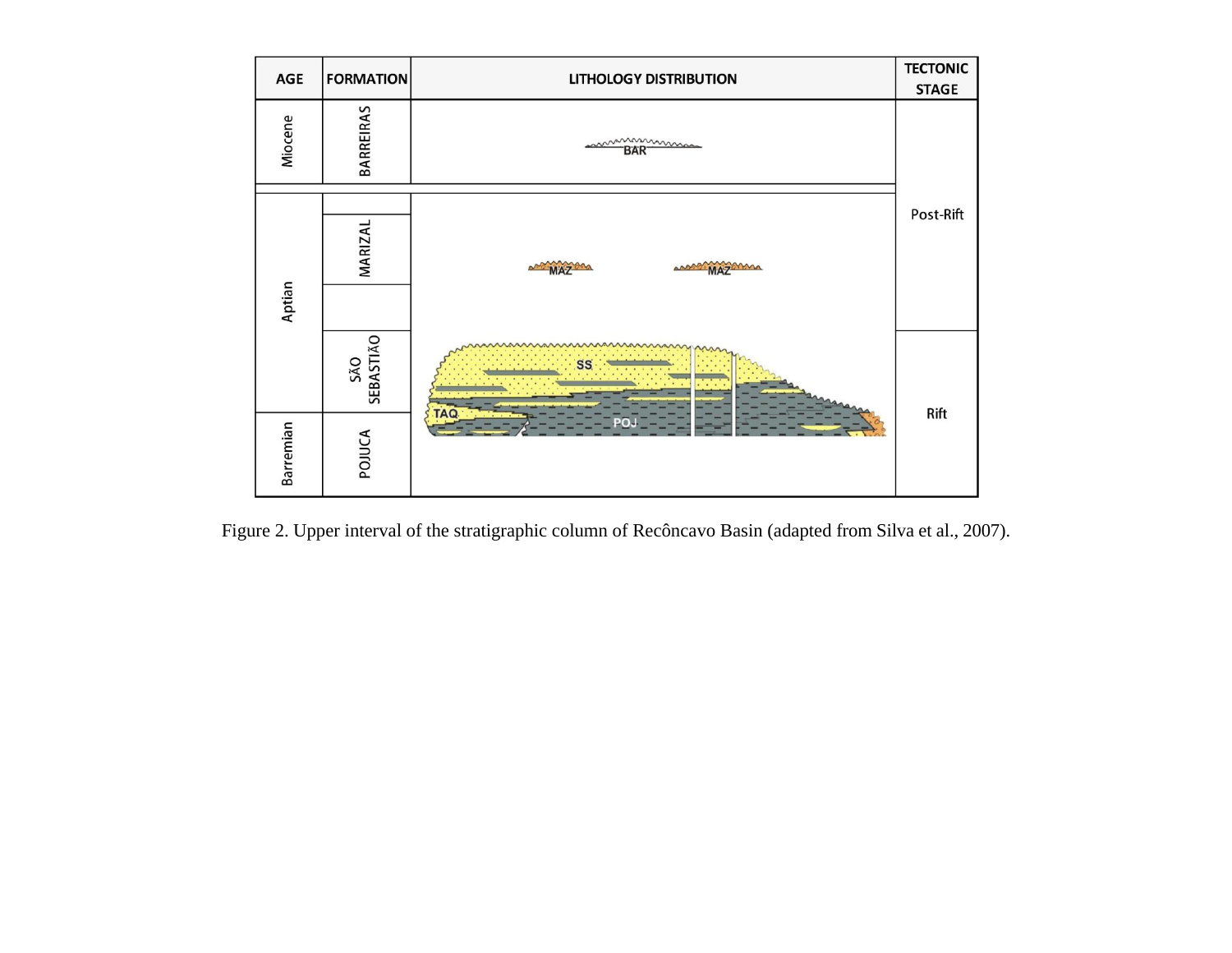<span id="page-6-0"></span>

Figure 3. Well-log cross-section showing typical log signatures of the base of the fresh-water zone--at the abrupt decrease of the resistivity log curve, ILD and SN, displayed in green and orange color, respectively, on track 2. GR and/or SP displayed in blue and red color, respectively, on track 1. Note the significant decrease in the resistivity within the clean sands, shown in Well #4, as well as the decreasing resistivity baseline within the shales in all the wells. Also typical is the reversal of the SP deflection of the clean sands above and below the fresh- to salt-water transition evident in all of the cross-section wells.